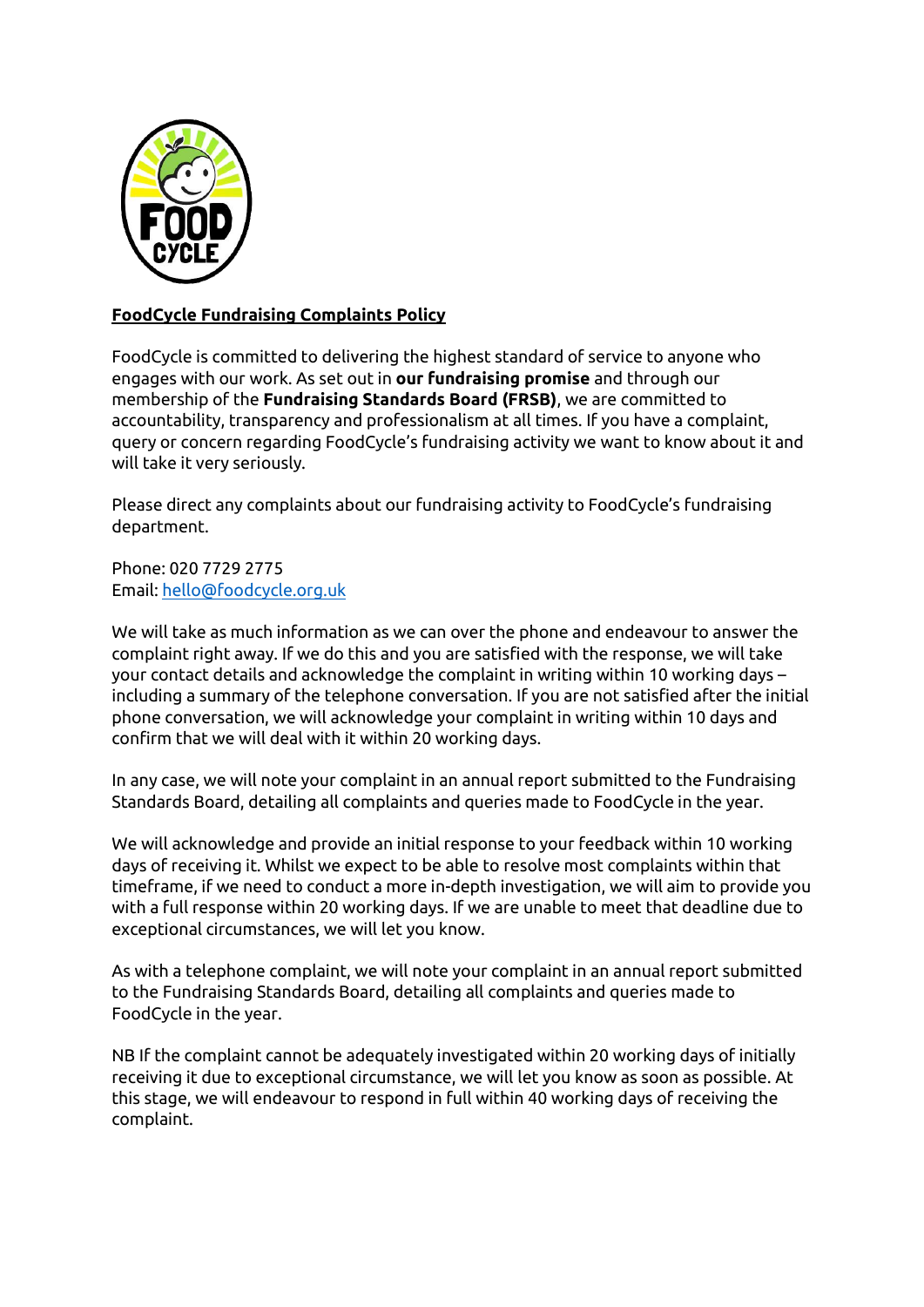## **Our complaints procedure**

After receiving a complaint, we will firstly establish the area of our operation the complaint involves. Having consulted with the relevant staff, we will make contact with the Chair of Trustees or other appropriate person to inform them of the situation and gather any relevant information regarding the materials and /or circumstances of the case.

If a third party is involved, for example a supplier or contractor, we will also speak to them to gather any information about the circumstances of the complaint. We will take care to record all the important points and file these with the case.

Having gathered all the relevant information, we will meet with the Chair of Trustees (or another person appointed in the Chair's absence) and the staff concerned, we will include suppliers if they have been implicated.

The assessment meeting should set out the nature of the complaint and determine what action needs to be taken. If the complaint is about fundraising then we will make a note on whether it is about an alleged breach of the Institute of Fundraising's Code of Fundraising Practice and/ or the Fundraising Standards Board Fundraising Promise. The FRSB will need this information if the complaint is referred to them. The outcome of the meeting will typically produce one or two options:

- The complaint is justified. We will then write to you to apologise and let you know that the complaint has been used to improve on our future fundraising activities and how this will be done. We will also instigate action to prevent any recurrence of the problem.
- The complaint is not justified. We will write to you to explain that we will not be changing our fundraising practices and give clear reason(s) for our position. We will always take complaints very seriously and assure you the investigation will be as thorough as possible. Accurate records will be kept of all investigations.

In any case, we will note your complaint in an annual report submitted to the Fundraising Standards Board, detailing all complaints and queries made to FoodCycle in the year.

## **If you are still not satisfied**

If you feel that our fundraising team has not adequately responded to a complaint, please contact the Fundraising Standards Board. They will conduct an official investigation into your concerns and report their findings to you within 30 days.

Please contact the FRSB in writing by post or email at:

Fundraising Standards Board 65 Brushfield Street London E1 6AA

[complaint@frsb.org.uk](mailto:complaint@frsb.org.uk)